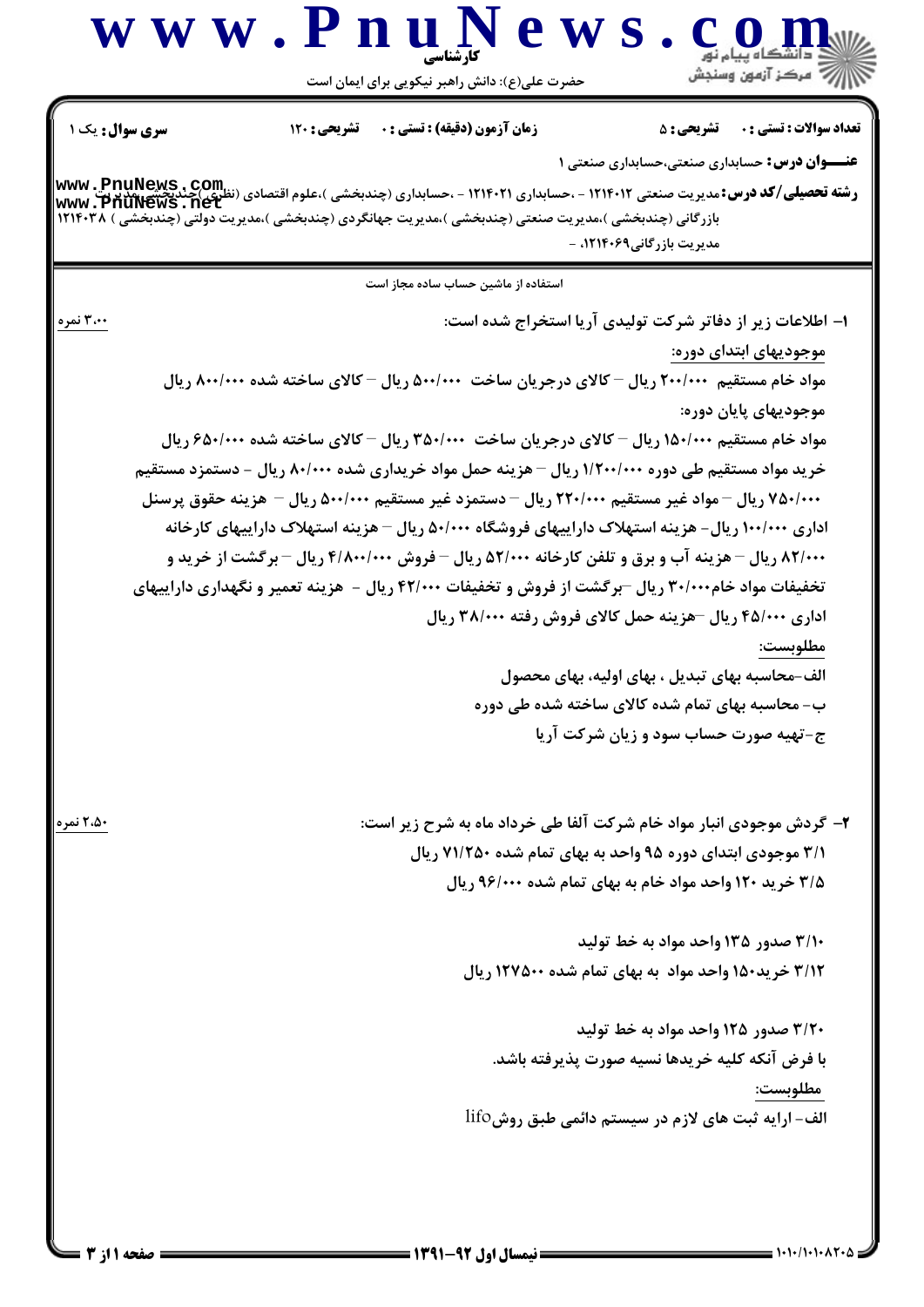

حضرت علي(ع): دانش راهبر نيكويي براي ايمان است

**عنـــوان درس:** حسابداری صنعتی،حسابداری صنعتی ۱

تعداد سوالات : تستي تشريحي زمان آزمون (دقيقه) : تستي تشريحي سري سوال ' & &\*(: (: ) (: : :

ر**شته تحصیلی/کد درس:**مدیریت صنعتی ۱۲۱۴۰۱۲ - ،حسابداری ۱۲۱۴۰۲۱ - ،حسابداری (چندبخشی )،علوم اقتصادی (نظری)چندیخشی:مدیر<br>ر**شته تحصیلی/کد درس:**مدیریت صنعتی ۱۲۱۴۰۱۲ - ،حسابداری ۱۲۱۴۰۲۱ - ،حسابداری (چندبخشی )،علوم اقتصادی (نظری) بازرگانی (چندبخشی )،مدیریت صنعتی (چندبخشی )،مدیریت جهانگردی (چندبخشی )،مدیریت دولتی (چندبخشی ) ۱۲۱۴۰۳۸ - ،مدیریت بازرگانی ۱۲۱۴۰۶۹ **[www.PnuNews.net](http://pnunews.net)**

:

 #:D 
EA &<?( @+8+ - 6 6 GH @ <,)( -3

مانده ابتدای دوره:

**مواد خام ۲۵/۰۰۰ ریال – کالای درجریان ساخت ۱۸۵/۰۰۰ ریال – کالای ساخته شده ۵۰/۰۰۰ ریال** جزییات مانده حساب موجودی سفارشهای در جریان ساخت |بتدای مهرماه به قرار زیر است:

| شرح           | سفارش ۲۰۰             | سفارش10۰۱                   | جمع                     |
|---------------|-----------------------|-----------------------------|-------------------------|
| مواد مستقيم   | $\Delta\Delta/\cdots$ | $F\Delta/\cdots$            | $\frac{1}{1}$           |
| دستمزد مستقيم | $\mathbf{r}$          | $\Upsilon \Lambda / \cdots$ | 8.1                     |
| سربار ساخت    | $10$                  | $\left.\right\}$            | $\frac{8}{10}$          |
| جمع           | 1.7/                  | $\Lambda \Upsilon / \cdots$ | $1\lambda\Delta/\cdots$ |

۷/۱۰ خرید مقداری مواد به صورت نسیه به مبلغ ۴۵/۰۰۰ ریال ۷/۱۵ برگشت مواد خام به ارزش ۳/۰۰۰ ریال به علت معیوب بودن ۷/۲۰ صدور مواد خام به ارزش ۵۶/۰۰۰ ریال به خط تولید که ۲/۰۰۰ ریال آن مواد غیرمستقیم بوده است. سهم سفارش۲۰۰ از مواد مستقیم ۸۰ درصد ًسهم سفارش ۲۰۱ میباشد. ۷/۲۵ دستمزد کارکنان به شرح زیر محاسبه و پرداخت شده است: دستمزد مستقیم ۷۳/۵۰۰ ریال (سهم سفارش ۲۰۰ از دستمزد مستقیم ۷۵ درصد سهم سفارش ۲۰۱ میباشد) دستمزد غیر مستقیم ۳۰/۰۰۰ریال ۷/۳۰ سربار ساخت بر مبنای ۸۵ درصد دستمزد مستقیم جذب تولید میشود. ۸/۱ سفارش ۲۰۰تکمیل و به انبار منتقل شد. 8/۲ سفارش ۲۰۰ به قیمت تمام شده بعلاوه ۲۰ درصد سود برای مشتری سیاهه شد. مطلوبست:

ثبت عملیات فوق در دفتر روزنامه